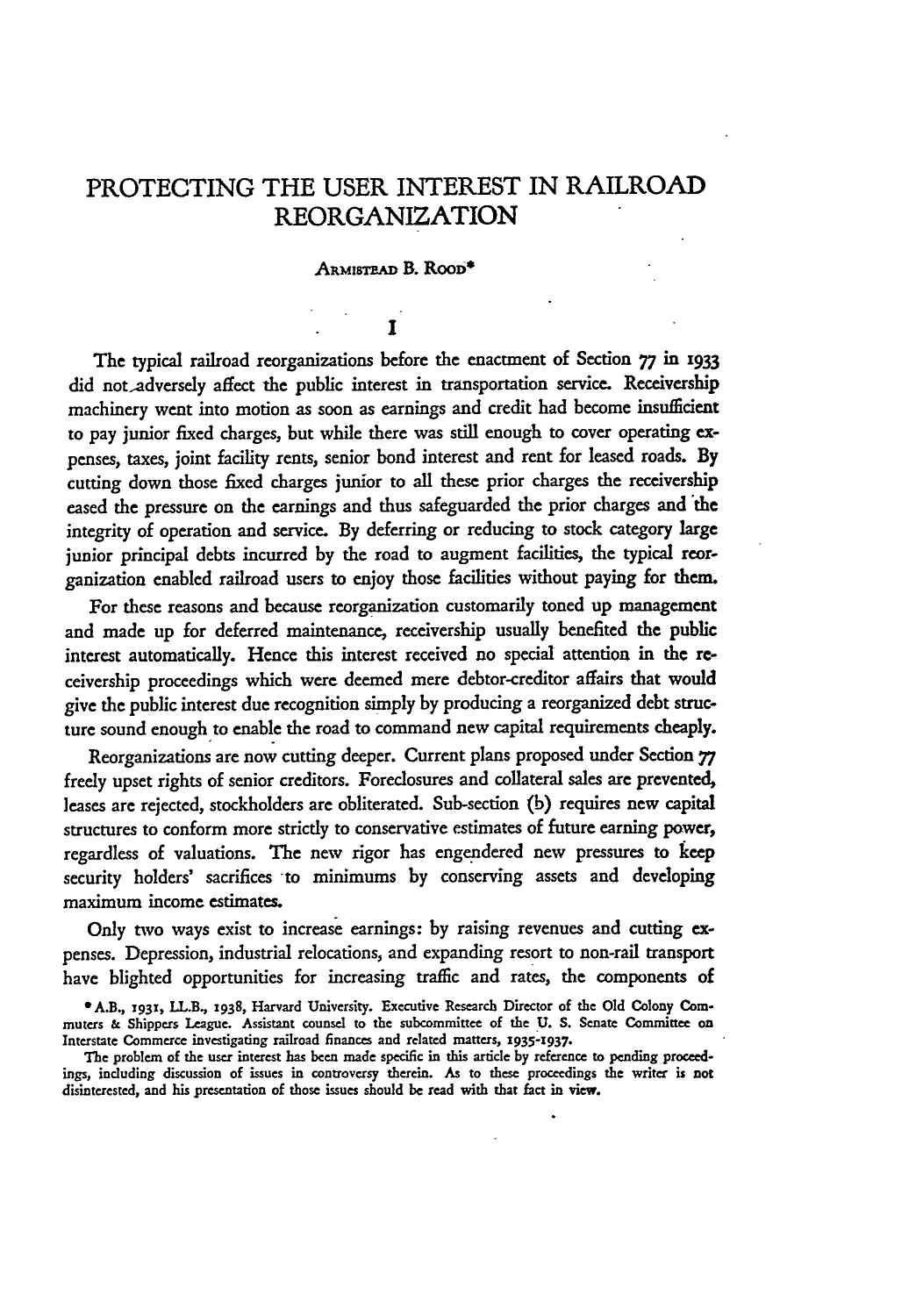revenue. Operating expenses arc chicfly for labor and supplies. The mere bankruptcy of a purchaser does not normally reduce the cost of its supplies. Wage levels, which average  $7\frac{1}{2}$  or  $8\frac{1}{6}$  above 1929 levels, can be reduced no more easily by a road in Section **77** than by a solvent road, for subsection (n) forbids judges and trustees from changing wages or working conditions except as prescribed in the Railway Labor Act.' Little hope of increasing earnings lies through tax reductions; in fact social security objectives have imposed new taxes.

Faced by these barriers, those in charge of reorganizations direct their attention to those services which every large railroad operates as a public accommodation, and which alone do not earn their separate costs. The entire passenger service pays on only a few roads, and on none of these does every passenger train and every stop pay. Moreover, **all** railroad systems are consolidations of numerous small roads, and as systems consolidate they concentrate through traffic onto one line and dry up duplicate services for system economy. Thus the trend is for fewer segments to receive the support of through traffic for losing accommodating services. The losing services, passenger and freight, are therefore increasingly vulnerable to attack under the new pressure of the severe reorganizations.

II

Yet the- most important interest in railroads, however, is not the interest of the stockholders, bondholders, labor, or tax-collectors, however public these now may be. The original and primary interest in. railroads is the public interest in railroad use and service, which has.always received legal protection under two theories.

x. Through- common law recognition of public dependence on service. The ancient attitude was classically restated **by** Chief Justice Waite- in Munn *v. llinois:2*

Property does become clothed with a public.interest when used in such a manner to make it of public consequence. and affect the-community at large. When, therefore, one devotes his property to a use in which the public has an interest, he, in effect, grants to the public an interest in that use, and must submit to **be** controlled **by** the public for the common good, to the extent of the interest he has thus created. He may withdraw his grant **by** discontinuing the use; but, so long as he maintains the use, he must submit to the control..

2. Through limitations in franchise grants.' Carriers perform franchise conditions by complying with the changing concepts of adequate service, reasonable rates,

**'Munn v.** Illinois, **94 U. S. 113, 126 (1876).**

**"** Franchises **are** mandatory or permissive depending on construction. Obligations become attached to a franchise originally "permissive" when grantee exercises it. and public dependence thereon develops. Franchises convey only those powers expressly conferred or necessarily implied. Thus the power to transfer the franchise **by** lease or otherwise cannot **be** implied. Courts construe franchises strictly against the grantee and in light of broad public policy. Legislatures impose new duties **by** general or special amendatory statutes in exercise of the state police power, which the legislature cannot abdicate. Commissions enforce franchise duties under statutory rules.

<sup>&</sup>lt;sup>1</sup> See REPORT OF EMERGENCY BOARD APPOINTED SEPT. 27, 1938 UNDER \$10 OF RAILWAY LABOR ACT for history **of** wage **trenrs** since x916 and **explanation of mechanics** *of-* adjustment. This report found wage levels generally not too high but containing individual excesses which it implied the roads might adjust individually rather than via a general horizontal decrease.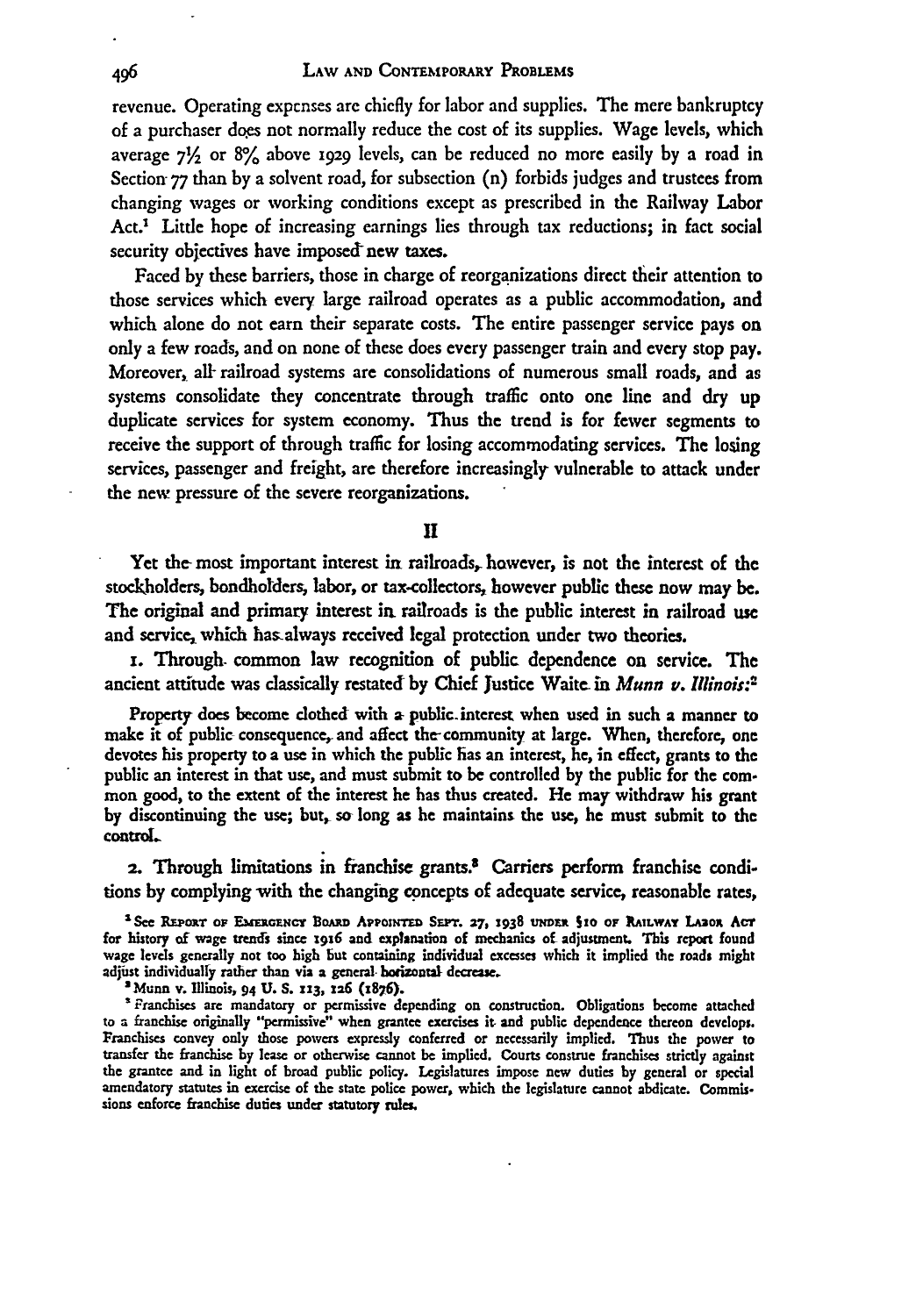and absence of discrimination. The statutes and cases have dealt chiefly with the last two of these, for we have generally had an oversupply of railroad facilities rather than a lack. Yet to render adequate public service is the foremost obligation; it persists as long as the carrier elects to enjoy the benefits of its franchises. Public protection is not limited to constant riders and shippers; it includes the suburban home owner who without the railroad would pay more for his coal and get less for his house, the wife of the employee in the local factory which would close if the railroad stopped, and the butcher, the baker, the candlestick maker who supply commuters and shippers. Waite spoke of the "community at large," "the common good," of granting "to the public an interest in the use."

**Of** course the duty has limits. "Apart from statute or express .contract, people who have put their money into a railroad are not bound to go on with it at a loss if there is no reasonable prospect of profitable operation in the future." $4$  Such compulsion would be taking private property without compensation in violation of the Fourteenth Amendment. However, even though a specific service fails to cover its separate costs, it may be properly required when it is necessary, when the carrier's franchises are generally profitable, and if the weighing of private and public interests warrants a finding that it is a reasonable burden on the carrier's profitable franchises.<sup>5</sup> an indirect income tax or rent reserved to the franchise grantor.

State commissions nowadays measure the franchise duties under broad statutory powers delegated **by** the legislatures. Federal regulation is based on Section **i (18-20)** of the Interstate Commerce Act, which prevents a road from abandoning a line without an I. **C. C.** permissive certificate stating that such abandonment is compatible **with** public convenience and necessity as to interstate commerce. The intrastate service may not be abandoned without a state certificate unless the **I. C. C.** finds that continuing the losing intrastate service is an "unreasonable burden on interstate commerce."<sup>6</sup> The I. C. C., however, exercises no jurisdiction over abandonments of services when the line is retained for other services.<sup>7</sup> Thus a road may cut trains in interstate or intrastate commerce from ioo per day to **i** per week without any **I. C. C.** certificate. State commissions regulate service as well as line abandonments.

However adequate these state and federal service protection mechanisms may formerly have Len in a generally expanding economy, they do not today appear to  secure the public interest against the new pressures of drastic reorganization. These pressures jeopardize all owned or leased lines and services which can **be** legally shown

<sup>&</sup>quot;Holmes, **J.,** in Bullock **v.** Railroad Commission, **254 U. S.** *513* **(1921),** citing Brooks-Scanlon **Co.** *v.* Railroad Commission, **251 U. S. 396 (1920).**

**s** Southern Ry. v. Hatchett, **174** Ky. 463, **192 S. W. 695 (1917),** discusses the cases distinguishing between the right to abandon an entirely insolvent road and the duty to operate losing branches of **a** solvent road. **See** also Brownell v. **Old** Colony R. R., 164 Mass. **29, 41 N. E. 107 (1895).**

**<sup>&#</sup>x27;** This control is exerted over intrastate commerce only to free interstate commerce from unreasonable burdens. See Brandeis, **J.,** in Colorado v. **U. S., 271 U. S.** *x53, r63* **(1926).** <sup>T</sup> Public Convenience **Appl.,** Kansas City Southern Ry., 94 **1. C. C. 69s (1925);** see Proposed Abandon-

ment, Morris **&** Essex Ry., **x75 L C. C.** 49 **(1931)-**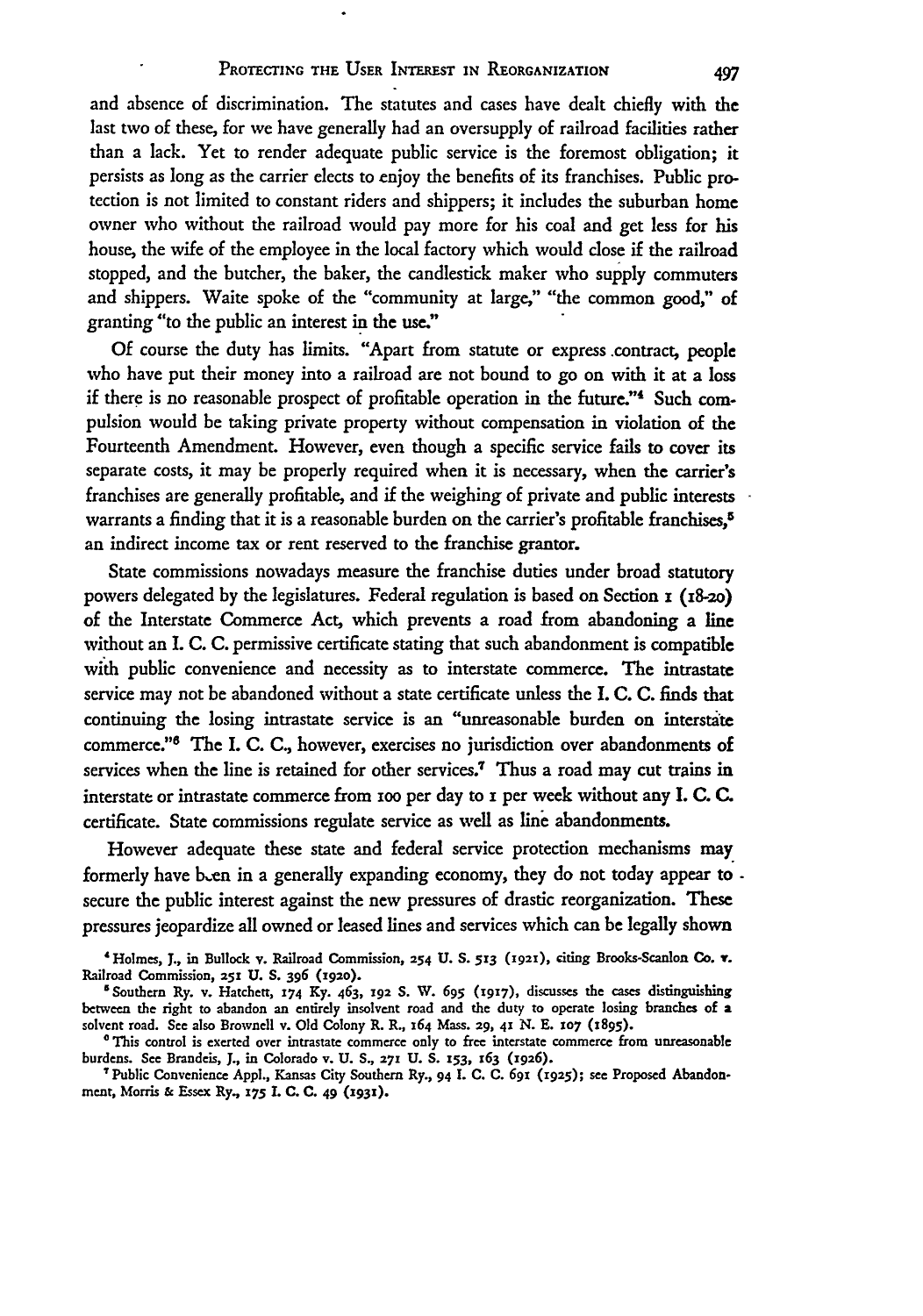by a segregation formula or otherwise not to pay their separate costs, despite public necessity, despite system profit from other services on the same lines and even at the same stations, and despite system profit from through traffic diverted away from the particular line in furtherance of consolidated system concentration.<sup>8</sup>

How the new pressures operate is shown below by a simplified presentation of the case of the **Old** Colony lines in the current reorganization of the New York, New Haven and Hartford Railroad Company, a case notable for the magnitude of the services affected and illustrative of the difficulties in achieving strong, articulate representation of the user interest. Following this case history, a proposal for implementing user representation will be presented.

#### **TII**

Before 1893 the Old Colony Railroad Company<sup>9</sup> operated a large integrated system in southeastern Massachusetts, with three lines to Providence, and rail-water Long Island Sound lines to New York. It was the only railroad in Fall River, New Bedford and Brockton, the principal one in Boston, and important in Lowell, Fitchburg, and Providence. With one exception its lines embraced the entire present New Haven system in eastern Massachusetts. Yet it was then in no way dependent upon the New Haven, for it had excellent through connecting routes west, especially via the Boston & Albany line, and south via its own Fall River and New Bedford boat lines, but none via the New Haven.

During i893 the entire **Old** Colony properties and franchises were transferred to the New Haven **by** lease for **99** years, the maximum term permitted **by** Massachusetts statutes. The  $7\%$  return on Old Colony stock provided in the lease attests the value of the **Old** Colony franchises. The **Old** Colony then went out of the railroad business, but its securities improved their seasoned stature in the market, and they stayed off the New Haven's balance sheet. Yet, as Commissioner Eastman has stated, "a lease for *99* years is often regarded as the equivalent of ownership in **fee,** and the **Old** Colony was treated by the New Haven as if it were so owned."<sup>10</sup>

The New Haven acquired full and exclusive use of the properties for a term longer than any man's lifetime. The asset which provided the going concern value, the operating organization, was turned over completely and permanently. **The** New Haven acquired a majority of **Old** Colony stock. It transferred the Old Colony's New York steamboat lines to another New Haven subsidiary. It integrated **Old** Colony rail operations with its other lines, merging facilities, scrapping duplications, and altering traffic channels, all in the interest of system efficiency and in the quest

**a'** Eastman, **C.,** dissenting in New York, **N.** H. **&** H. **P.** R. Reorg., Fin. **Doc. 10992** (March **22, 1940)** mimeo. rep. at **x78.**

**S** While over **35,000** miles of **road** are leased, this is **by** no means just a leased line problem. **All** segments are vulnerable which can **be** made subject in reorganization to a segregation of earnings and expenses which does not show a net income. Current practice divides lines into segments according **to** mortgages and leases. **The** resulting segments, if legally logical, are frequently incapable of separate operation.

<sup>&</sup>quot;The name refers to the old Plymouth Colony, now southeastern Massachusetts.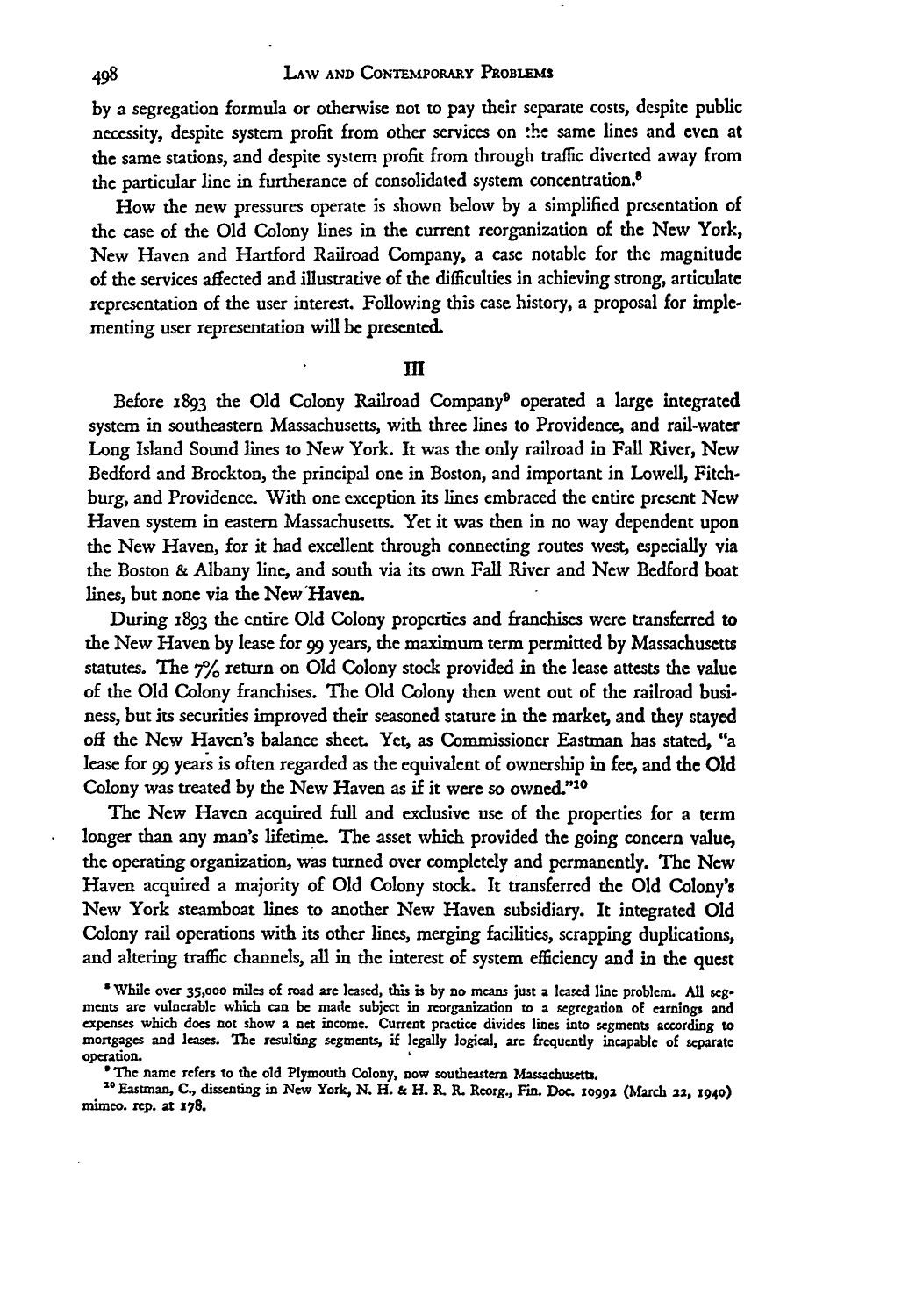for maximum net income for the New Haven. Several Old Colony routes from Boston to New York were dried down, with others, to one concentrated route over the Old Colony's leased Boston & Providence line, $11$  which was then promoted as part of the New Haven's "Shore Line." Traffic was routed away from the historic non-New Haven Old Colony through routes. The Old Colony Company disappeared from public concern, and on its former lines the engines, cars, signs, tickets, bills of lading, time tables, route guides, conductors, and paychecks all bore, and still bear, only the proprietary label of the New Haven.

The user interest in the Old Colony area obtained the protection of the entire New Haven system earnings by franchise transfers under the 1893 lease, to which Massachusetts gave the necessary consent. The New Haven quietly performed the service for over 45 years, while the area grew industrially and resortwise, and became inseparably grafted by the railroad into the metropolitan scheme of Greater Boston. Far more passengers still ride into Boston over the former Old Colony lines to America's heaviest-volume steam station than ride over the New Haven's line into New York. On those Old Colony lines are the chief system freight terminal area, the largest system shipper, numerous famous industrial plants, a great world portand incidentally the system's only steam locomotive repair shops. The New Haven cannot be operated without parts of those lines.

Such a service might seem invulnerable, but there follows a chronological enumeration of the steps by which reorganization has placed it in jeopardy.

I. On October **23,** 1935 the New Haven petitioned the United States District Court for the District of Connecticut for reorganization under Section **77.** The court appointed trustees for its properties, who tentatively continued paying Old Colony rentals. The general public was justifiably not alarmed. It seemed that the splendid property would be relieved at last from extravagant debt burdens created in the early twentieth century. Old Colony stock climbed back from its 1935 low of 39 to 7o by March **30,** 1936; its bonds rose to **90.**

2. On June x, 1936, the trustees, on the basis of earning power studies prepared for them, rejected the lease as unprofitable, thus putting on Old Colony the primary duty of entering and operating its railroads. Service would have stopped had the lease rejection entailed cessation of operation by the New Haven, for, although deferentially termed 4 "carrier" in subsequent proceedings, the Old Colony was still just a bookkeeping device. It had neither funds, organization, nor equipment to operate its railroads, and the latter had become unworkable apart from the system. Accordingly, on June 3, 1936 the court ordered the New Haven trustees to continue operating the lines entirely as before, but, retroactively since October **23,** 1935, for the account of the Old Colony, as authorized by subsection (c) **(6) . <sup>2</sup>**

<sup>&</sup>lt;sup>21</sup> The line of the Boston & Providence R. R., which was leased to the Old Colony in 1888 for 99 years, was part of the **Old** Colony system turned over to the New Haven in 1893.

<sup>&</sup>lt;sup>13</sup> This paragraph puts the duty to operate upon lease rejection in the lessor "unless the judge, upon the petition of the lessor, shall decree after hearing that it would **be** impracticable and contrary to the public interest for the lessor to operate the said line, in which event it shall be the duty of the lessee to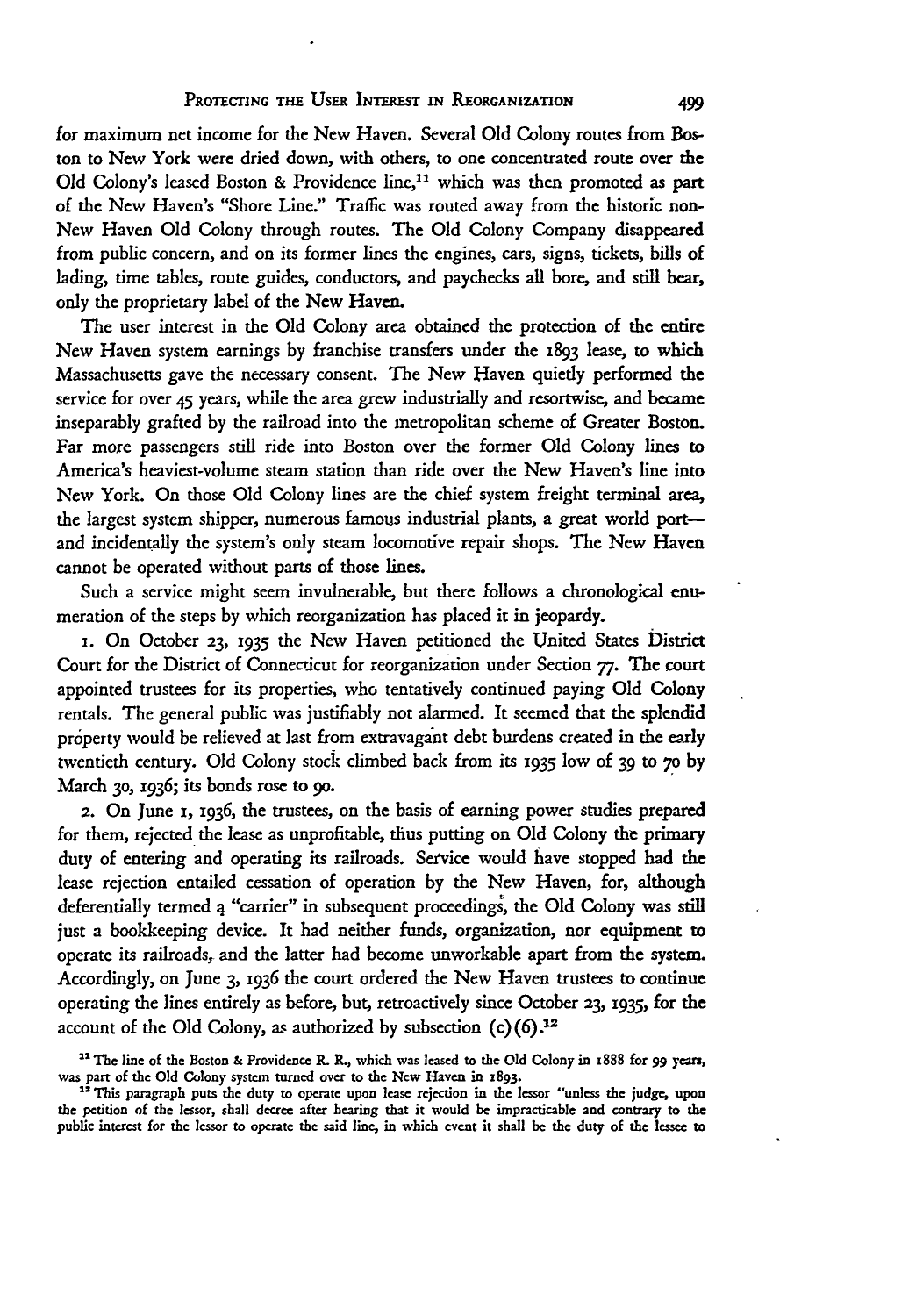**3-** Simultaneously the court approved the Old Colony's petition for reorganization in the same proceedings as a stock subsidiary of the New Haven. On June **18,** 1936 the three New Haven trustees were appointed trustees of the Old Colony."

4. On June **i, 1937** the New Haven proposed a plan of reorganization providing for acquisition of all of Old Colony's properties on terms which included the exchange of two new New Haven shares for each outstanding Old Colony share. Old Colony- interests demanded more, and **1.** C. C. plan hearings went into the controversial measures of Old Colony's severance or strategic value, the contribution of its traffic to system earnings, value of particular facilities, potential economies, etc.

*5.* The trustees needed a basis for charging the Old Colony for operating its roads. Their studies were reduced to a segregation formula, a device for cutting the patient in two and allocating to the part called Old Colony separate revenues and expenses and a share of the joint items. "No adequate formula can be devised for such a purpose,"14 and this one created controversy. The I. C. C. on reference found that, while the formula failed to recognize severance and contributory value and the value of particular facilities, those items were properly left for consideration in the plan hearings." The I. C. C. found the formula "as fair and equitable as circumstances will permit,"<sup>16</sup> but it was careful to state also that its recommendations were "in no wise intended to express any views with respect to the use of the results obtained from the application of the formula or the weight to be given such results." $17$ This "approval" was issued April 15, 1938, and confirmed by the district court May **25.** No appeal was taken by the Old Colony.

6. On July **i8,** 1938 the court approved trustees' accounts charging the Old Colony with over  $$11,000,000$  for advances, representing very largely deficits segregated under the formula. An appeal was then taken, but the Circuit Court of Appeals held that it was too late for Old Colony to attack the formula.<sup>18</sup> The operating deficits were allowed as administrative expenses against the **Old** Colony estate with priority over

continue operation on or for the account of the lessor until the abandonment of such line is authorized **by** the Commission in accordance with the provisions of Section **i** of the Interstate Commerce Act as amended."

<sup>&</sup>lt;sup>18</sup> The New Haven trustees were ordered to continue operating the Old Colony in the system, quite as before, but filing separate accounts. As the Old Colony's trustees they have contested those accounts and represented its side in the litigations through separate counsel. Appointment of identical men for both posts has caused avoidable criticism, but its vice lies not in any partiality but in the fact that their enforced. impartiality prevents Old Colony from having the partial, aggressive management it deserves if it is to be separately charged. **See** note **24,** *infra.* Since the added income which a separate **Old** Colony could obtain is a factor in the reorganization plan negotiations, this vice is mitigated as to the security holders but not as to the public.

The absence of separate trustees renders the case analogous to one where the lines involved are owned outright, even though mortgaged, for no separate operating trustees would there be appointed. Nor would there always be special security holders' counsel to argue on behalf of the lines.

**<sup>&</sup>quot;** Eastman, **C.,** dissenting, in New York, N. H. **&** H. R. It Reorg., Fin. Doc. **10992** (March a2, **x940)** mimeo. rep. at x8o.

Ir **New** York, **N.** H. **&** H. **R. I,.** Rcorg., **224 . C. C. 723. 729 (1938).** *<sup>1</sup> 1d.* at **732.** *" Id.* at **725.**

*<sup>:&#</sup>x27;* Palmer v. Palmer, **104** F. **(2d) 16r (C. C. A. 2d, x939).**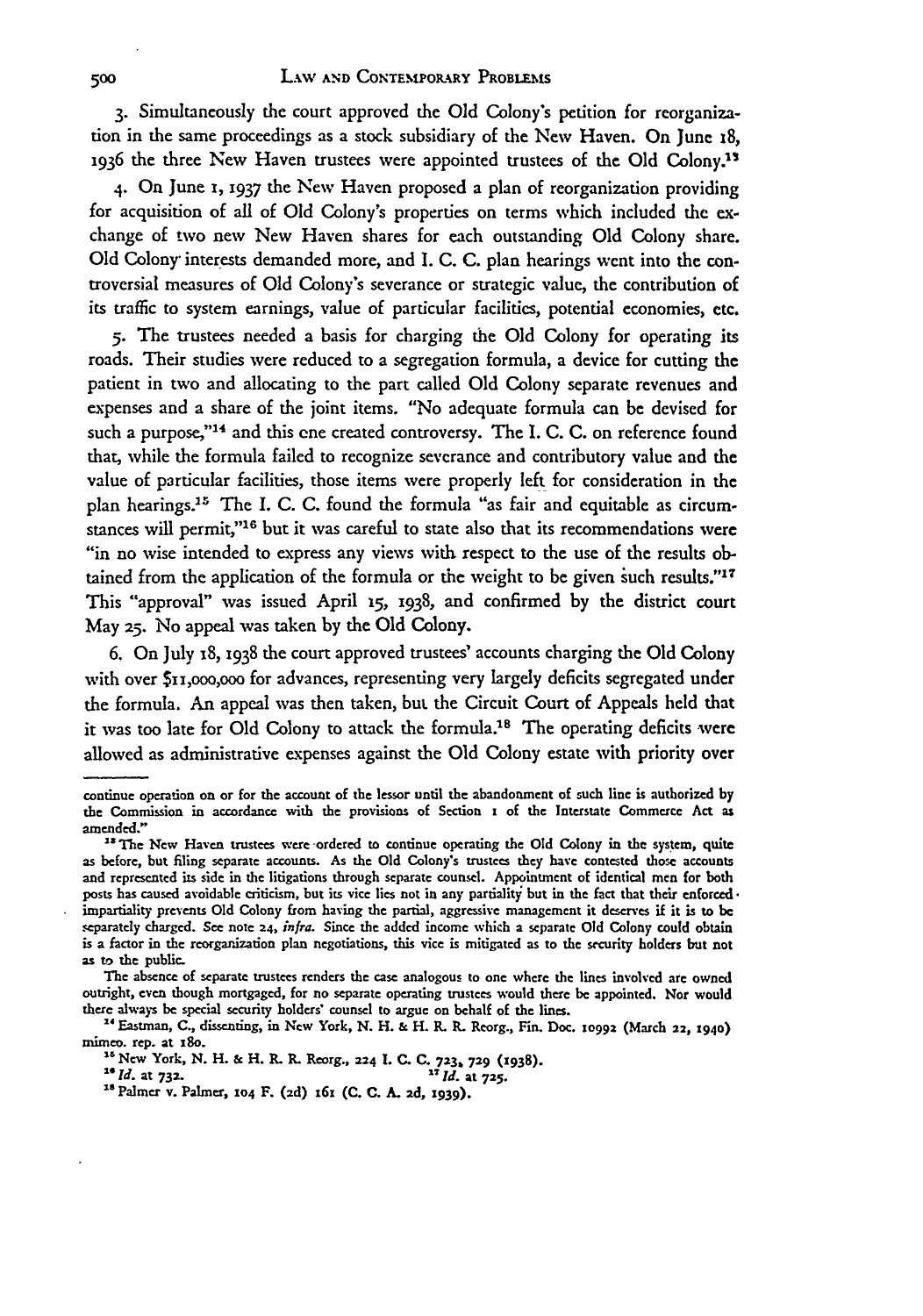the Old Colony mortgage. Deficits have continued annually. **Old** Colony stock has fallen below **50** cents a share.

7. After the June **1937** plan hearings, the **I.** C. C. examiner found that no reorganization plan could be accomplished because of the drastic mid-1937 recession.

8. Meanwhile the trustees turned to economy. Several minor abandonments were consummated with I. C. C. approval; other discontinuances and curtailments were made without the necessity of such approval. In some cases highway transport was substituted. The former Old Colony steamboat lines to New York were abolished (although competing non-New Haven lines are able to continue). This system economy deprived Old Colony lines of considerable through "overhead" traffic, as did further route concentrations which were effected.

9. On December 28, 1937, the trustees applied to the Massachusetts Department of Public Utilities for authority to stop passenger service to 88 stations, without stopping freight service. The D. P. **U.** commenced lengthy hearings.

io. On June 2o, 1938, the savings bank bondholders' committee and the trustees both prayed the district court for authority to close the station service regardless of the D. P. **U.** The court notified the state, which appeared-in the hearing (the first appearance in this chain of court and I. C. C. proceedings by a public agency) against the petition but did not produce witnesses, cross-examine, or argue against the court's jurisdiction. The order was issued,<sup>19</sup> the station service stopped, and the state appealed. An unpaid legislative commission was appointed to investigate.

11. On July 19, 1938, the New Haven trustees with court approval performed one of their two main functions as **Old** Colony trustees by rejecting the Boston & Providence lease of **I88,** since that line had operating deficits under the formula.

12. On January 16, 1939, the Circuit Court of Appeals held the 88 stations order invalid as beyond the court's jurisdiction.<sup>20</sup> The trustees appealed, and the stations remained dosed.

**13.** On May **31,** 1939, the **Old** Colony **filed** an amended plan of reorganization providing for abandonment of the main owned lines of the **Old** Colony, the so-called "Boston Group," including the heaviest-traveled railroad into Boston, which after the curtailments still had **121** passenger trains and large industries including one plant now employing i7,ooo men: The New Haven in its simultaneous amended plan announced that it was npw."unwilling" to acquire the **Old** Colony unless the passenger service on the'Boston Group ceased, but it proposed to acquire the Boston & Providence directly (short-circuiting the **Old** Colony) for a high consideration, including waiver of the segregation deficits.

**"** New York R. H. **& H.** R7 R. Reorg. Order No. z89, July **7, 1938 (D.** Conn.). The order had precedents: New York, S. **&** *NV.* R. R. Reorg., Orders Nos. **29, 32,** Nov. **1937 (N. D. N.** J.); Fonda, **J. &** G. R. R. Reorg., Order, March **19, 1938** (N. D. N. Y.), discussing authorities. The theory of the order was (s) exclusive bankruptcy jurisdiction to effect reorganization; (2) prevention of reorganization **by** segregation formula deficits; **(3)** reduction of those deficits **by** the discontinuances. The order applied also to stations on owned lines, subject to divisional mortgage segregation. See Transcript of Hearings on Petition for Order **No. 289.**

<sup>20</sup> Converse v. Massachusetts, 101 F. (2d) 48 (C. C. A. 2d, 1939).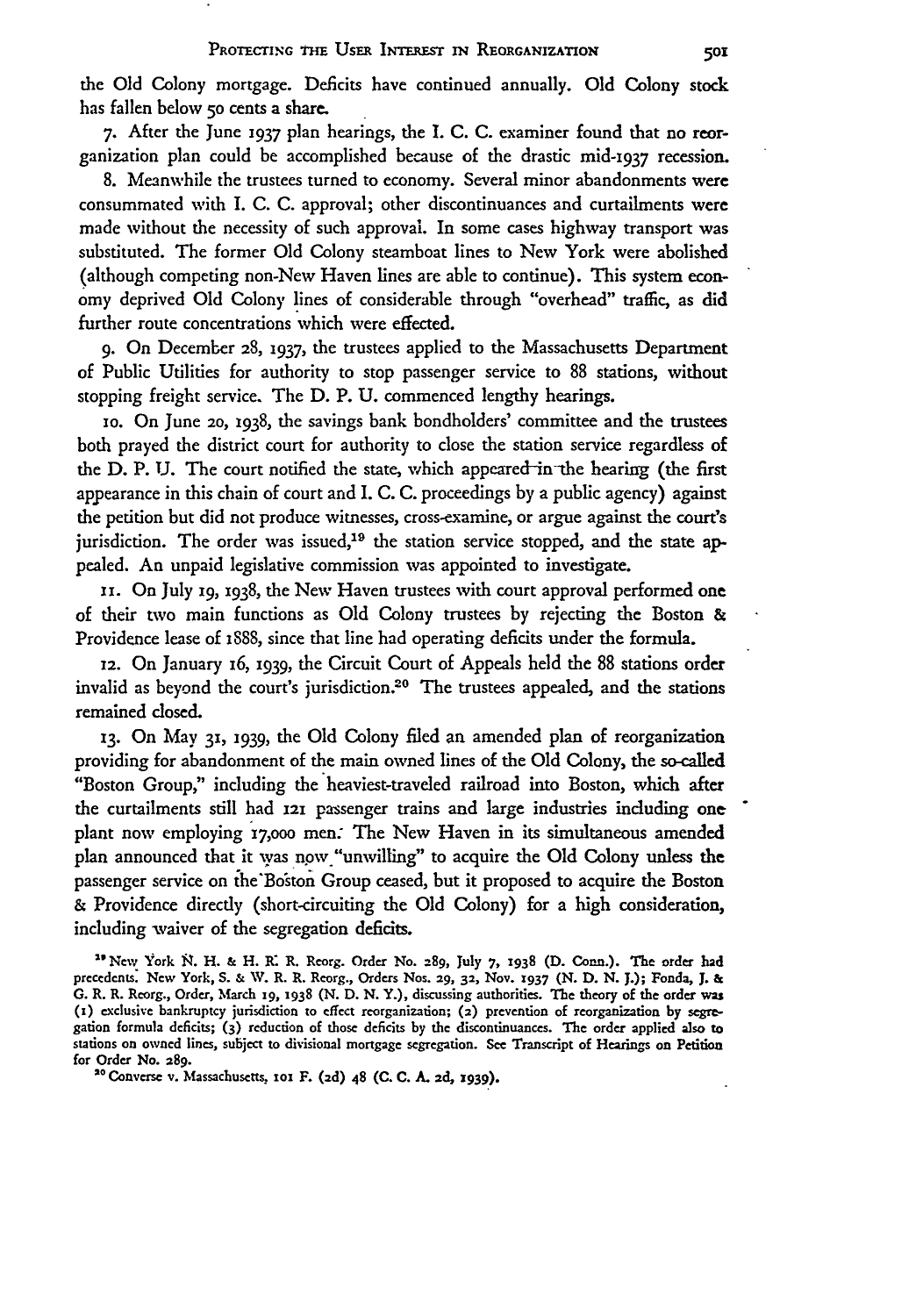**14.** On June **14,** the trustees summarily posted notices of complete passenger discontinuances on the Boston Group in September, acting under general court authority to take steps toward economy but without any special authority.

15. These notices threw the area and the Boston State House into an uproar of confusion, resentment, and panic. The legislative commission reported hopelessness and expired. The attorney-general threatened to have New Haven franchises **re**voked. A special committee recommended a new unpaid legislative commission to the governor, who pleaded with the trustees to await the new commission's report. The trustees petitioned the court for instructions; the latter persuaded the trustees and the legislative commission (not the **D.** P. U.) to agree on negotiations for compromise, the discontinuance to be postponed until January, x94o and the trustees free to bring abandonment proceedings.

x6. At the new plan hearings in June, **1939** the presiding commissioner declined to consider the abandonment provision without the formalities of an I. C. **C.** aban- .donment proceeding. **..** *17.* November 6, **1939** the Supreme Court affirmed the Circuit Court of Appeals

in the 88 stations case, holding that the bankruptcy did not give the judge power to supervene the state's normal regulatory power, except in a plan of reorganization.<sup>21</sup> The D. P. U. then postponed an order to reopen the 88 stations until the trustees could present proper evidence.

18. The trustees continued private conferences with the new legislative commission concerning a reduced "interim schedule" for the Boston Group, but during the conferences they started an I. C. C. abandonment petition under Section 1(18).

**19.** On November **3o,** the **Old** Colony filed a second amended plan containing provision for amending the charters of the **Old** Colony and the New Haven so that neither would be bound to operate passenger service anywhere on the **Old** Colony.

20. In February, 1940 the D. P. U. ordered  $32$  stations out of 88 finally reopened, and in March approved a reduced service of *72* trains instead of 1x, estimated **to** save \$500,000 per year.

**21.** March 16, **x94o,** the I. **C. C.** opened abandonment hearings. The trustees presented a case on behalf of **Old** Colony security holders on the theory that they were saddled with the trustees' segregated deficits as the sole measure of operating cost which would devour their estate unless abandonment were granted.

**25.** As of March 22, i94o, the **I. C. C.** approved a plan of reorganization for the New Haven recommending inclusion of the Boston & Providence but not of the **Old** Colony proper as to the status of which decision was deferred.<sup>22</sup> Commissioner Eastman wrote a vigorous dissent, castigating the segregation formula as a measure of value. Petitions for reopening were filed in May and argument thereon was heard June **27,** i94o, when the Old Colony again urged its plan to merge the roads with the antipassenger charter amendments. The petitions to reopen, together with the abandonment case, are pending.

<sup>21</sup> Palmer v. Massachusetts, 308 U. S. 79 (1939).

<sup>22</sup> New York, N. H. & H. R. R. Reorg., *supra* note 10.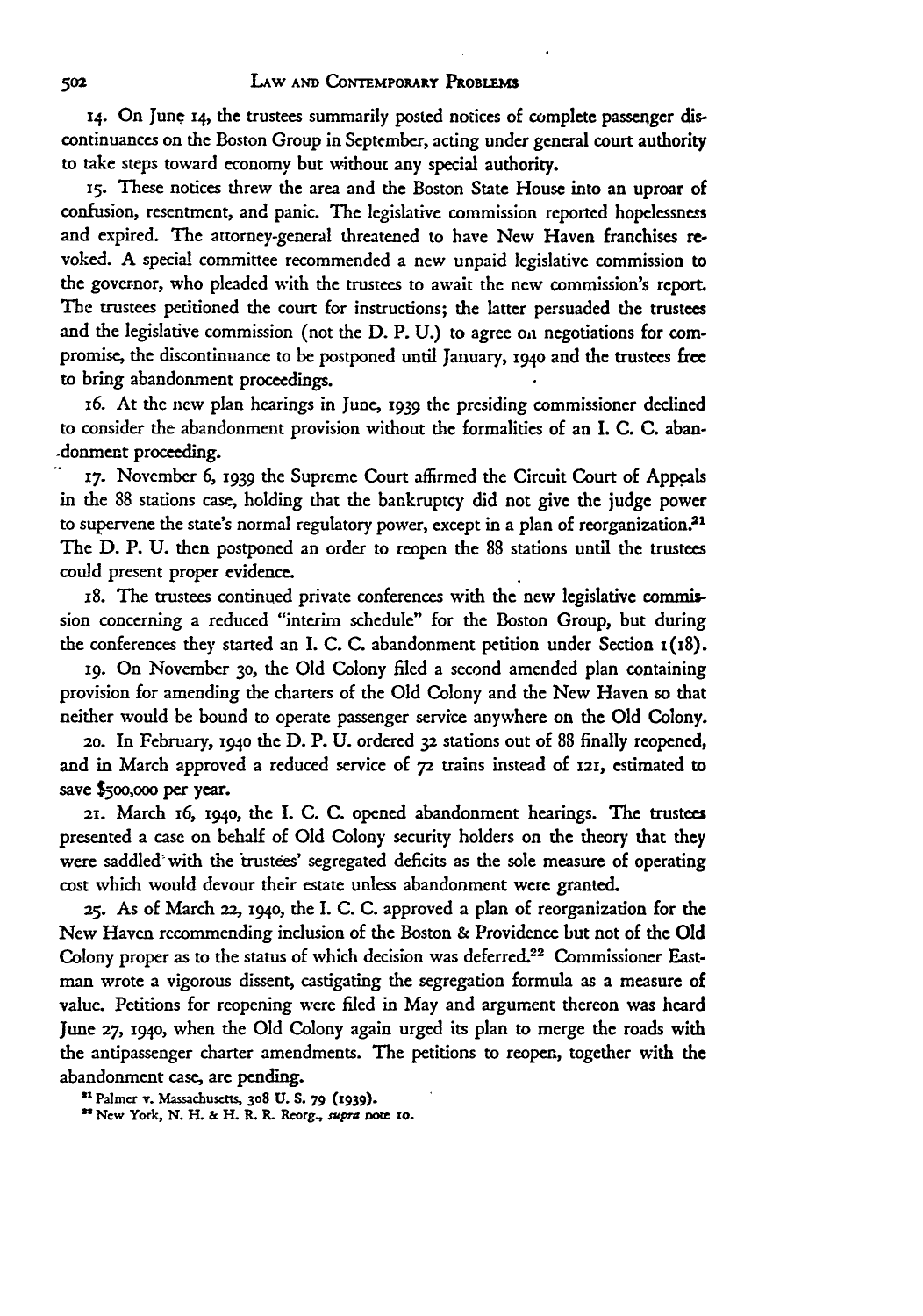This chronology shows how the reorganization maneuvers have established a situation where, as things stand now, the Old Colony service has been cut off from the support both of the New Haven, despite the consolidation of 1893, and of the Boston and Providence, despite the consolidation of 1888. This service is even deprived of the strength of an independent Old Colony, for the sole measure of its right to support used thus far in both the 88 stations order and the abandonment proceedings is the segregated Old Colony deficits. In the abandonment case the **Old** Colony interests, while regretting that they were unable to prevent these deficits from being charged as prior liens or to contest the formula, asserted that, right or wrong, the deficits were being charged against them and were not open to attack.<sup>28</sup> Hence, under the most liberal view of due process, any requirement of continued operation of any losing service at their expense was confiscation.

This attitude may be understandable, but certainly its assumptions are not axiomatic. If, for purposes of service abandonments, the fiction is to be indulged in that the Old Colony is a *separate* carrier, then must its status be determined by a formula devised for allocations of *system* revenue and costs? Instead, should it not be entitled to a formula reflecting advantages which would be sought by a management primarily interested in the Old Colony's welfare rather than, as now, in the *system* welfare? Important among these would be (a) diversions of through freight back to the old routes whereon the Old Colony, rather than the system, would get maximum return,<sup>24</sup> and (b) divisions of through rates with the New Haven under the principles of Section **15(6)** of the Interstate Commerce Act, which permit the I. C. C. to fix divisions among separate carriers giving due consideration to, among other things, "the amount of revenue required to pay their respective operating expenses, taxes, and a fair return on their property **...** and the importance to the public of the transportation services of such carriers ... and any other fact or circumstance which would ordinarily, without regard to the mileage haul, entitle one carrier to a greater or less proportion than another carrier"? This was one of the grounds on which the Old Colony tried to have the segregated deficits through **1937** set aside because the formula ignored this principle, but, as noted, this attack was held procedurally too late.25 Should the public be bound by this limitation?

The same opinion also stated that the question was beside the point, because the Old Colony did not have the status of a separate carrier necessary to invoke Section **15 (6). <sup>6</sup>**If the realities are to be faced and the integral position of the Old Colony lines in the system frankly recognized, then why should not their service be accorded the benefit of continuing system support? It is by no means clear that subsection

**<sup>&</sup>quot;Old** Colony *R.* R. Abandonment Hearings, Fin. Doe. **12614,** Rec., *passim,* esp. **pp. 13,** *155-156.*

<sup>&</sup>quot;Railroad agents seek maximum **traffic** and revenue for their system. **The** New Haven system **receives** greatest revenue and mileage from **Old** Colony western freight when routed via the New Haven to the Hudson. **The Old** Colony receives much more under the formula via its old non-New Haven routes west. Since these give the *New* Haven system much less, agents on the **Old** Colony do not prefer them. **<sup>18</sup>** Palmer v. Palmer, *supra* note 18. **<sup>18</sup>** Id. at 165.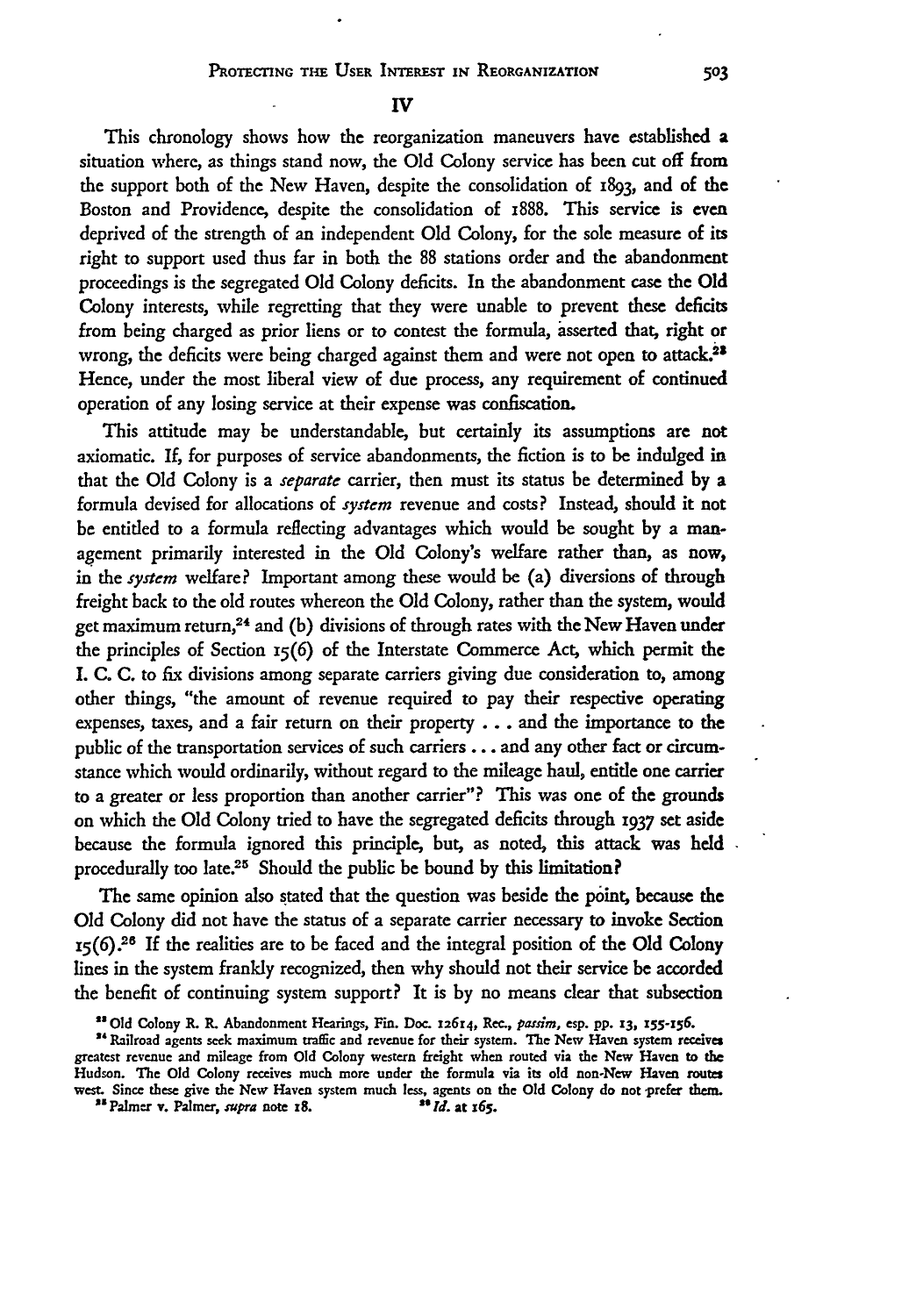(c) **(6)** permits the New Haven to abandon the lines without an **I.** C. C. adjudication that the New Haven is not able to support them as part of its system.<sup>27</sup> Should not the lines at least get the support of the concededly heavy system earnings contributed by Old Colony's traffic on the rest of the system lines? Or certainly that portion which the system would lose if the Old Colony were really severed? Should the users be denied any system status accorded Old Colony security holders.<sup>28</sup>

The merits of these contentions await determination; it is enough here to show that there are grave and subtle controversies, too many of which were resolved against the user interest before that interest attained recognition. True, the attorney-general obtained the overthrow of the 88 stations court order. But no public advocate has appeared in any segregation formula proceeding, and the 88 stations case left open the device of abandonments via a plan of reorganization. Nor has any of the **dc**cisions placed limits on the use of the formula in the I. C. C. abandonment case.

Public officials in Massachusetts have been confused. They properly were not elected for knowledge of the esoteric concepts and techniques of railroad reorganization, and for four years they had no firm standing in the chain of proceedings. Their freedom of practical action has been hampered by statutory limits on their powers and also by business and political requirements of their offices. They are all busy men. They cannot wade into this railroad snarl and urge tax reductions, labor cuts, rate increases, or service reductions without danger of political embarrassment. The public interest is manifold, and its branches conflict.

**V**

In late **1939** a small group of people who themselves actually needed the railroad, formed an organization for the sole purpose of representing exclusively the user branch of the public interest. The **Old** Colony Commuters **&** Shippers League <sup>29</sup> follows in the tradition of Brandeis' and Eastman's Public Franchise League of an earlier day in Boston.<sup>30</sup> The League now has over 1200 members, including both individual citizens and business corporations, and has brought important civic groups into active alliance.

The League had no panacea but was determined to secure adequate and stable service and had faith that **by** clearly and imaginatively exploring the complex legal

*" Cf. Meek, The Problems of the Leased Line, infra* p. **512,** and, for greater detail, Meck, *Railroad Leases and Reorganization: II* **(1940)** 49 **YALE L. J. 1401, 1403.** See also.Friendly, *Amendment of the Railroad Reorganization Aet* (1936) **36** CoL. L **REv. 27, 48.** *Cf.* Webster **&** Atlas Nat, Bank v. Palmer, **I x** F. **(2d) 215, 218 (C. C. A. 2d, 1940).**

<sup>28</sup> The segregated deficits are not the basis on which the capital value to be given Old Colony security holders in New Haven reorganization securities will be determined. Against them will be offset the severance value to the New Haven, *i.e.*, income concededly now accruing to New Haven from traffic on its own lines which i allowed already to some \$5o,ooo,ooo (a sum greater than its entire **1936** capitalization) for leash rejection and defaults. Thus the rejection was not a true divorce as to the **Old** Colony security holders but created for them a substitute position directly in the system. While the priority of the deficits is superficially alarming, the final plan will include items deemed fair and equitable in light of the history, and the **1.** C. **C.** plan for the Boston **&** Providence suggests that ultimately the segregated deficits of **Old** Colony will likewise be given short shrift.

<sup>29</sup> Originally "Old Colony Commuters League." <sup>20</sup> See LIEF, BRANDEIS (1936) 66 ff., 76 ff., 210.

504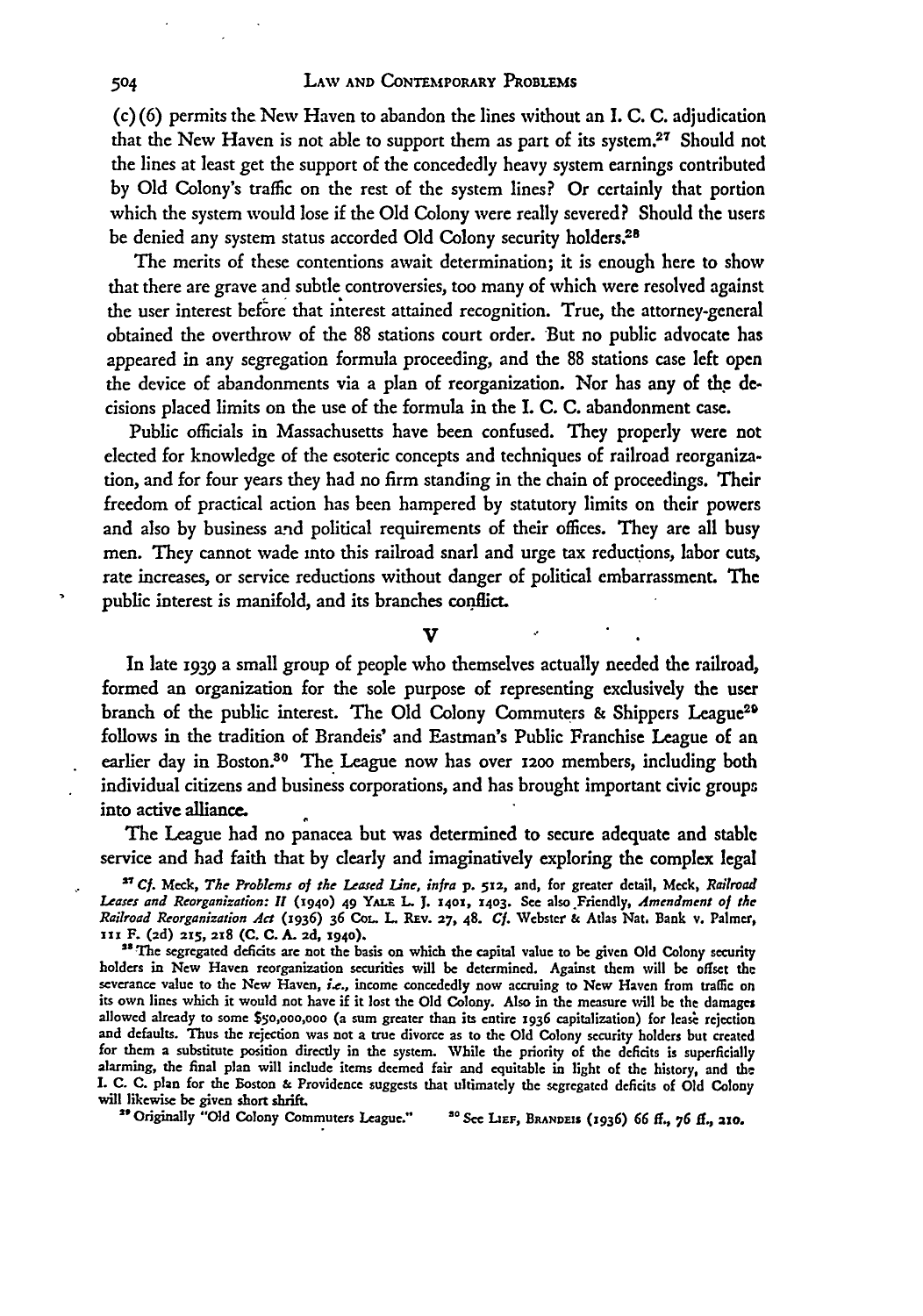relations and economic facts a way would be found to make the railroad work. It preempted the position of chief speaker for the user interest and its general committee of leading citizens from **all** affected towns is able to say what service is really needed and what is not. Therefore it urged the D. P. **U.** not to reopen most of the **88** stations as a fair sacrifice to save the remaining service. As to that, it collaborated with the railroad in securing the reduction in trains from 121 to 72. It has appeared in town hearings for railroad bus permits and overcome natural prejudice against the petitioners. It has encouraged the reluctant railroad to petition to save \$i5oooo by automatic grade crossing installations. It cooperated in a campaign by the Boston wing in the railroad organization to increase freight use and has pledged all League members to use the railroad whenever possible. It has distributed a series of informative circulars, zo,ooo at a time.'1

Although it found that Massadiusetts opinion had cast the New Haven and its trustees as villains in the piece, the League recognized that the **Old** Colony is geared only to be part of the New Haven and that therefore the major objective must be to persuade, or if necessary to force, the New Haven to adopt and merge the **Old** Colony lines legally as well as factually. Hence with some trepidation (for none of its active members had ever been in a railroad reorganization) the League secured general intervention in the **L C. C.** plan proceedings to advocate what it deems to be "compatible with the public interest."32 This intervention, which unfortunately came after the record had been dosed,- seems to have set a precedent. The League **filed** cxceptions-to the proposed-November plan and, after the I. **C. C.** March, x9o, plan was issued, petitioned for a review and reopening for insertion of new matter concerning Old Colony value in the system. In June it argued on that petition, which is pending. The League's biggest efforts have been in the **1. C. C.** abandonment case where it presented the case for local actual necessity and is trying--unsuccessfully. **so** far--to disestablish the trustees' theory of the case. This case is likewise pending.

A special contribution-of the League has been to act as a magnet, bringing parties in from extreme to conciliatory positions. Quietly and continually, but apparently without antagonizing, it suggests constructive moves for other parties to **make.** It seeks to reach beyond the normal ambir of reorganization. Not permitted in the **1. C. C.** abandonment hearing to discuss ultra-modern motor-cars with possibly oneor two-man crews instead of four- or five-man crews on present minimum steam trains, the League is promoting their consideration in other ways.<sup>23</sup> It is encouraging local property tax reductions **by** towns and hopes to present a new general reform

**"** One purpose of these **circulars** was to combat suspicion that the League **by** aiding the railroad had become a railroad stooge.

**<sup>&</sup>quot;The** League recently invited local public and-press officials to **a** demonstration **of** the new **cars** on the **N. Y., S. &** W. in **New** Jersey which are expected to **be** operated for **35** cents per mile, a figure far lower than any conceded **by** the New Haven.

Coordination with other carriers **by** rail (including transit lines) and highway is being considered **by** the League, including the utilization **by** the B. **& A.** of the **Old** Colony's Boston coach yard instead of **its** own, an economy estimated, in **a** a935- report **by** both roads to the Federal Coordinator, to provide **\$235,ooo** annual savings, plus release of valuable land ripe for civic development.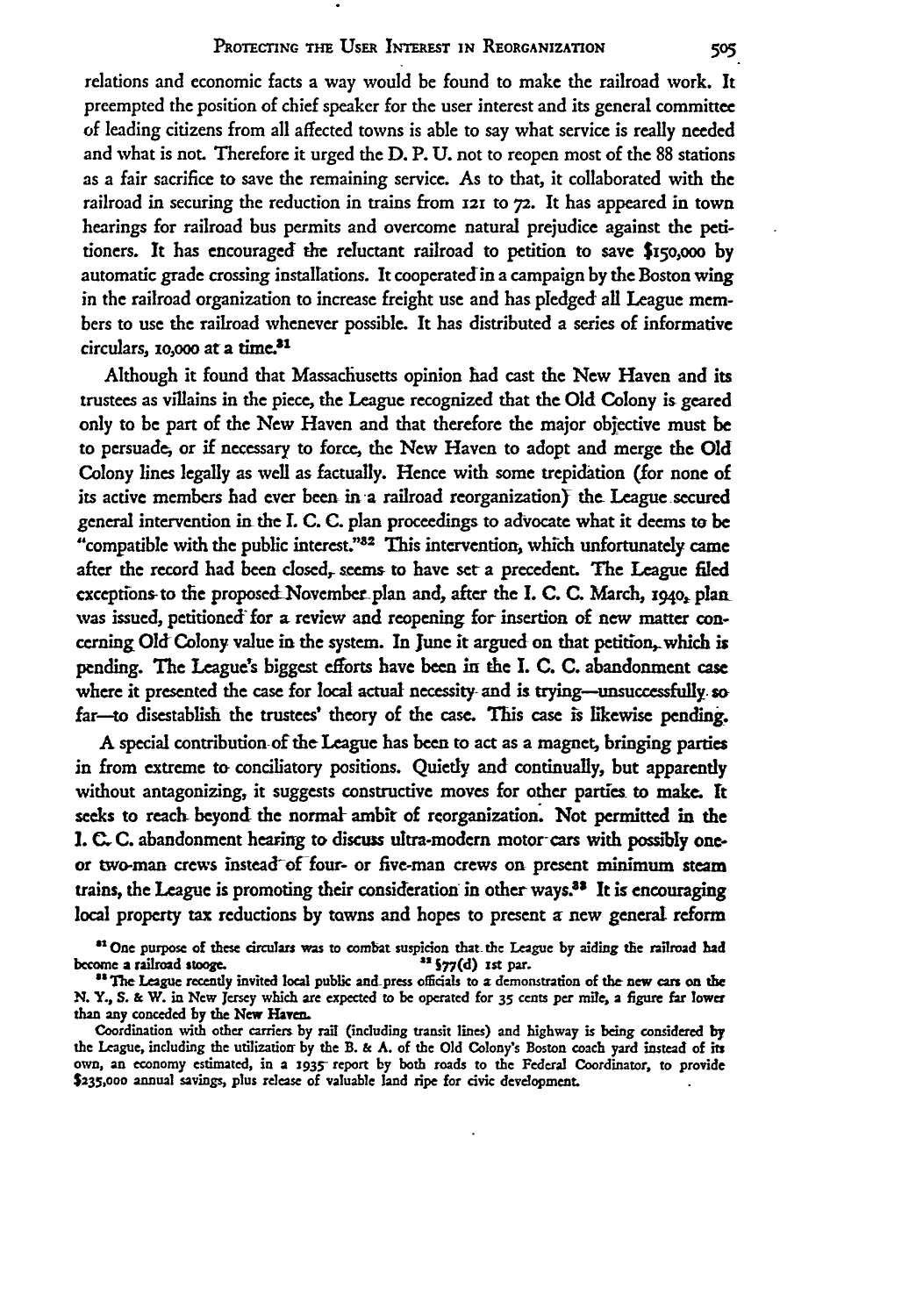railroad tax statute to the next legislature which will aid insolvent roads. Also it hopes to have the railroad segregate great non-railroad landholdings, perhaps into a separate subsidiary, to take the burden of Greater Boston's increasing realty taxes out of the railroad accounts. The League hopes, if heavy steam trains can be removed, to initiate labor adjustments which will be helpful to all sides, including labor.<sup>34</sup>

The League's aspirations are definitely off the beaten track. But why should not such things be gone into in a railroad bankruptcy if it will save service? One excuse is the traditional limits of reorganization scope to debtor-creditor adjustments. The new deeper reorganizations demand broader techniques. Another is the fact that outlets for the new reorganization pressures to develop earning power are blocked in other directions than service abandonments. A third is the domination of reorganizations **by** busy lawyers who too often do not really know their properties. Many have never seen them; most have never really analyzed operations, traffic opportunities, rate policies, labor agreements, or cooperative economies with other roads. Even when the lawyers are railroad experts, they wring the statutes and precedents for brilliant legal devices to prefer their clients above other groups in reorganizationand that is what they are hired to do. However valid these tactics, they do not solve the service problem of the railroad.

The lawyers and courts rely on the trustees for smart management. Other than the presidents of the roads, these usually come in from such non-railroad work as . insurance executiveship and must themselves rely heavily on notably conservative organizations of men largely trained from youth in compartmentalized routines,<sup>85</sup> to which the reorganization has added shackles of fear. Partisan groups also engage the services of economist-advocates, whom they qualify as experts to present data and analyses in favor of their views.

While the district judges do not pretend to know the minute ramifications of the sprawling roads in their custody and work under the pressure of a Supreme Court mandate of speed,<sup>36</sup> "the judicial process in bankruptcy proceedings under Section 77 is, as it were, brigaded with the administrative process of the Commission"<sup>37</sup> in many aspects where the public interest is affected. But the I. **C. C.** is a tribunal whose primary function is as *arbiter*,<sup>88</sup> and even in that function is badly overworked.<sup>89</sup>

<sup>84</sup> The League is not anti-labor. It agrees with the Coordinator that labor-saving changes with humane safeguards for men displaced is, considering **all** factors, in the best interests of railroads and labor. See **FED. COORDINATOR OF TRANSPORTATIOx, 4TH** REPoxr **(1936) 73.**

**'5See FEn. COORDINATOR** oF **TRA;sPoRTAno., PAssENoER TRAPFIc** RPoaT **(1935) 51.**

'Continental **I1l.** Nat. Bk. **&** Tr. Co. v. Chicago, **R.** I. **&** P. Ry., **294 U. S.** 648, *685* **(t935).**

**',** Frankfurter, J., in Palmer v. Massachusetts, **308 U. S. 79,** 87 **(1939).**

**"See** Nelson, *Representation, of the Consumer Interest in the Federal Government* **(1939) 6** *LAw* **&** CONTEMP. PROB. 151, 156. "The Commission [has] increasingly emphasized its judicial function at the expense of its role as public defender. .. . **This** tendency appears to have been inevitable. . **.** . **It is** obviously impossible for the same group of officials to act as impartial arbiters and as zealous defenders of one of the parties involved. . **..** As a result, the [consumer interest] has been largely unrepresented at court and has lacked an effective voice in the Commission's deliberations."

**so** Dembitz, *Progress and Delay in Railroad Reorganizations Since t933, supra, p. 415.*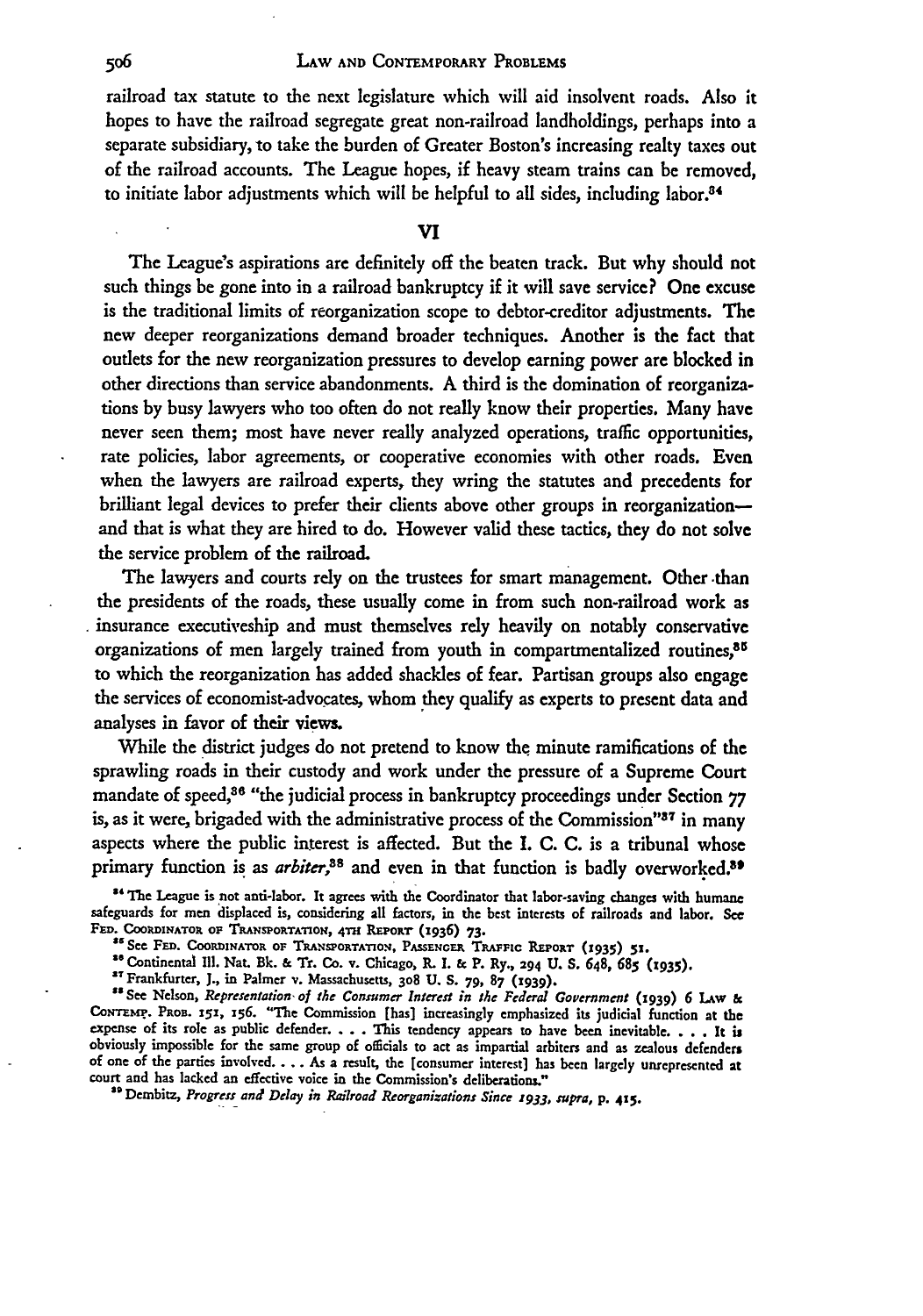The New Haven case--there will be many like it<sup>40</sup>- shows that the "consumer" interest needs a more positive form of representation. However this interest may be organized, it calls for an able and courageous spokesman, free from financial and political entanglements, who in advocating its cause against the reorganization pressures will ensure that squeezing out the users is not taken as the road of least resistance. In doing this the spokesman must not hesitate to conciliate rigid partisan insistences or to promote vigorous, even unorthodox, operating improvements, tax and labor adjustments, coordinations, public aid devices, etc. His legal status in the proceedings must be unquestioned. His work and that of an adequate staff should be recognized as valuable to the reorganization and entitled to reasonable support currently from the railroad estate.

Reliance upon a volunteer group of citizens organized to protect their rail service, such as the League in the New Haven case, will seldom result in meeting the foregoing specifications. The League's germination was a happy accident. Spontaneous generation of such groups will be infrequent. If they arise, time-consuming intricacies will limit their effectiveness. If the unccngenial task of soliciting private contributions is to be avoided, the court must be persuaded to permit intervention in the proceedings on a basis allowing compensation; yet this will present difficulties when more than one user representative emerges.<sup>41</sup>

The problem of consumer advocacy has plagued other fields of government regulation. In the NRA, the AAA, and the Bituminous Coal Commission a permanent consumers' counsel was made part of the regulatory mechanism.42 It would seem that in railroad reorganizations this device would not serve best, for the railroad geography in each area is individual and the problems, of each area are likewise diverse. The consumers' agency must therefore combine 'capability with knowledge of local conditions and procedures, and it should bring a fresh approach into each case. This could scarcely be expected of a section in any department or bureau.

Fortunately a simple solution is at hand, for which no new legislation is needed. Under the existing statute<sup>43</sup> the I. C. C. may adopt the practice of appointing in all cases where conditions warrant a special users' counsel with a staff. The counsel should preferably be resident in the general region affected and be advised by committees representative of the various localities and classes of service involved. The

" As pressures increase, regional consolidations seem inevitable, concentrating through traffic on the most efficient routes to a degree approximating current concentration of through express and parcel **post** traffic. This will produce savings, estimated in the Prince-Barriger Plan of **1933** at **\$2,000,000** daily. **Yet** it will withdraw from more lines the support of through traffic and threaten the integrity of their remaining service.

**" There** is the risk of duplication of argument, time, erpense. Towns and civic boards have separate counsel. Occasionally, too, a member of the lunatic fringe will gather sufficient backing to enable him to assert representation of a public interest. Sound exercise of judicial discretion is a better protection against these dangers than formulation of a rule excluding all except state officials. Incidentally, **the** latter, in addition to their other difficulties, will be especially handicapped where the particular service affected involves two or three **states.**

<sup>42</sup> Discussed in Nelson, *supra* note 38. <sup>42</sup> 577(c)(12).